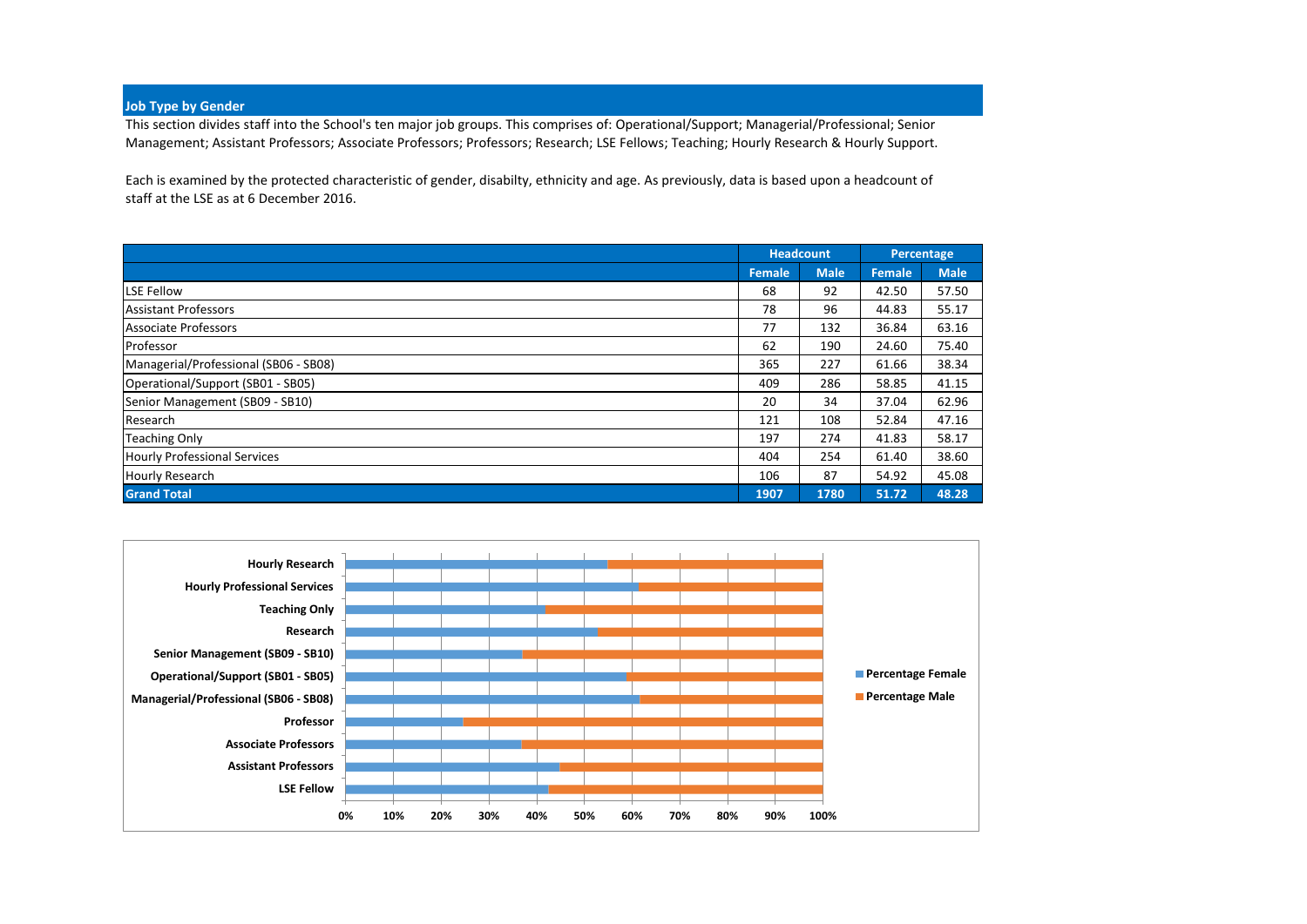## **Job Type by Disability**

|                                       |                                      | <b>Headcount</b>                     |                                      | Percentage                           |
|---------------------------------------|--------------------------------------|--------------------------------------|--------------------------------------|--------------------------------------|
|                                       | <b>No Known</b><br><b>Disability</b> | <b>Registered</b><br><b>Disabled</b> | <b>No Known</b><br><b>Disability</b> | <b>Registered</b><br><b>Disabled</b> |
| <b>LSE Fellow</b>                     | 139                                  | 21                                   | 86.88                                | 13.13                                |
| <b>Assistant Professors</b>           | 160                                  | 14                                   | 91.95                                | 8.05                                 |
| <b>Associate Professors</b>           | 203                                  | 6                                    | 97.13                                | 2.87                                 |
| Professor                             | 250                                  | 2                                    | 99.21                                | 0.79                                 |
| Operational/Support (SB01 - SB05)     | 632                                  | 63                                   | 90.94                                | 9.06                                 |
| Managerial/Professional (SB06 - SB08) | 552                                  | 40                                   | 93.24                                | 6.76                                 |
| Senior Management (SB09 - SB10)       | 52                                   | $\mathcal{P}$                        | 96.30                                | 3.70                                 |
| Research                              | 212                                  | 17                                   | 92.58                                | 7.42                                 |
| <b>Teaching Only</b>                  | 443                                  | 28                                   | 94.06                                | 5.94                                 |
| <b>Hourly Professional Services</b>   | 621                                  | 37                                   | 94.38                                | 5.62                                 |
| <b>Hourly Research</b>                | 188                                  | 5.                                   | 97.41                                | 2.59                                 |
| <b>Grand Total</b>                    | 3452                                 | 235                                  | 93.63                                | 6.37                                 |

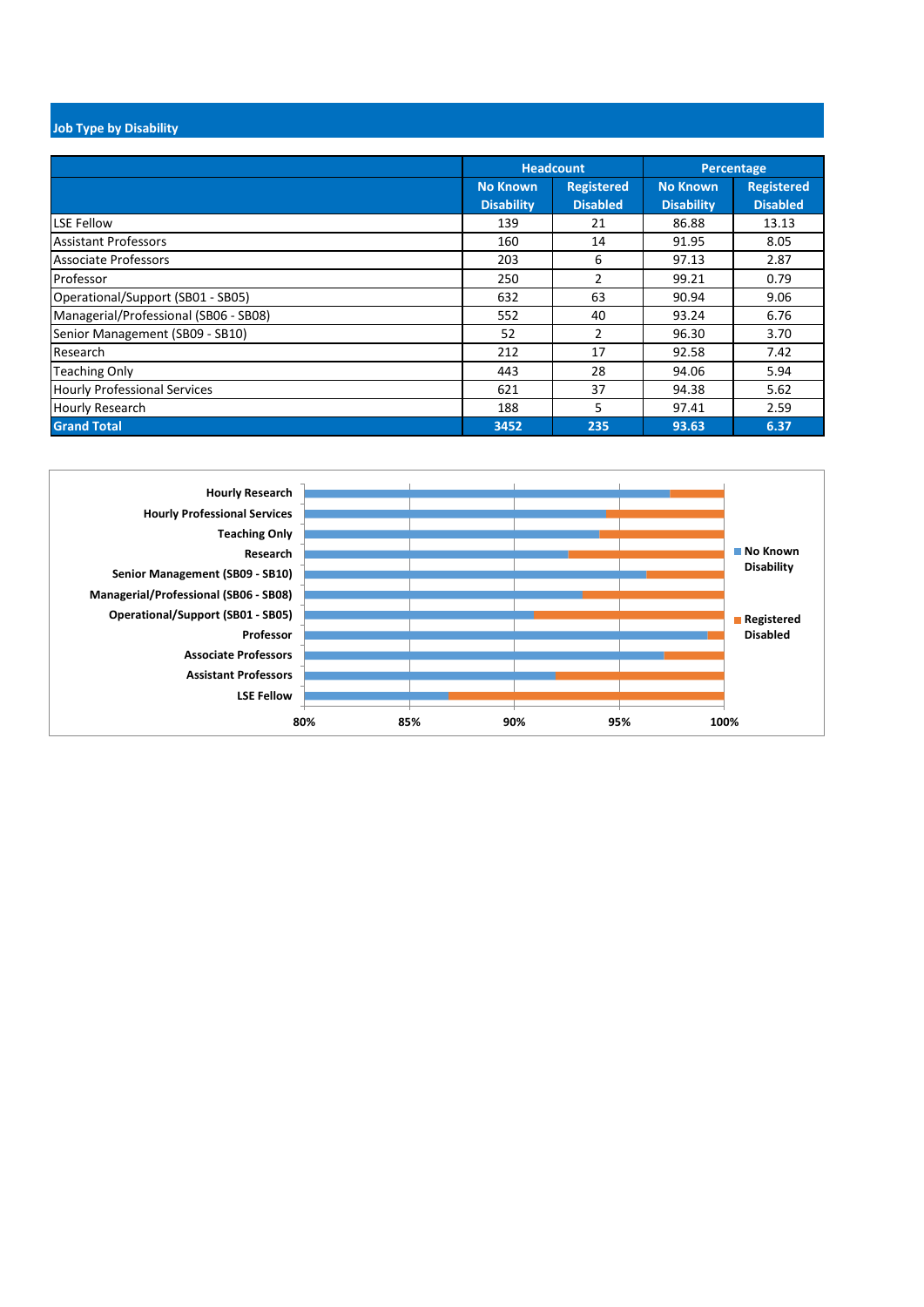## **Job Type by Ethnicity - Headcounts**

|                                       |       |              |                   |              |                  |              | <b>Prefer not</b> |              |
|---------------------------------------|-------|--------------|-------------------|--------------|------------------|--------------|-------------------|--------------|
|                                       | Asian | <b>Black</b> | <b>Chinese</b>    | <b>Mixed</b> | <b>Not Known</b> | <b>Other</b> | to say            | <b>White</b> |
| <b>LSE Fellow</b>                     | 15    |              | 9                 | 5.           | 8                | 5            | 6                 | 110          |
| <b>Assistant Professors</b>           | 12    | $\Omega$     | 9                 | 12           | 11               |              | 6                 | 121          |
| Associate Professors                  | 11    |              |                   | 6            | 9                | 4            | 5                 | 166          |
| Professor                             | 11    |              | $\mathbf{\hat{}}$ |              | 9                | 3            | 17                | 207          |
| Operational/Support (SB01 - SB05)     | 70    | 86           | 17                | 22           | 33               | 8            | 22                | 437          |
| Managerial/Professional (SB06 - SB08) | 50    | 28           | 16                | 10           | 23               | 11           | 14                | 438          |
| Senior Management (SB09 - SB10)       | 4     | $\Omega$     | $\Omega$          | 0            | 5                |              | 3                 | 41           |
| Research                              | 14    | 4            |                   | 4            | 11               | 6            | 9                 | 174          |
| <b>Teaching Only</b>                  | 45    |              | 33                | 17           | 12               | 14           | 22                | 321          |
| <b>Hourly Professional Services</b>   | 100   | 59           | 35                | 45           | 31               | 21           | 13                | 354          |
| <b>Hourly Research</b>                | 20    | $\Omega$     | 18                | 14           | 6                | 6            | 5                 | 124          |
| <b>Grand Total</b>                    | 352   | 188          | 154               | 136          | 158              | 80           | 122               | 2493         |

### **Job Type by Ethnicity - Percentages**

|                                       |              |              |                |              |                  |              | <b>Prefer not</b> |              |
|---------------------------------------|--------------|--------------|----------------|--------------|------------------|--------------|-------------------|--------------|
|                                       | <b>Asian</b> | <b>Black</b> | <b>Chinese</b> | <b>Mixed</b> | <b>Not Known</b> | <b>Other</b> | to say            | <b>White</b> |
| <b>LSE Fellows</b>                    | 9.38%        | 1.25%        | 5.63%          | 3.13%        | 5.00%            | 3.13%        | 3.75%             | 68.75%       |
| <b>Assistant Professor</b>            | 6.98%        | 0.00%        | 5.23%          | 6.98%        | 6.40%            | 0.58%        | 3.49%             | 70.35%       |
| Associate Professor                   | 5.26%        | 0.48%        | 3.35%          | 2.87%        | 4.31%            | 1.91%        | 2.39%             | 79.43%       |
| Professor                             | 4.37%        | 0.40%        | 1.19%          | 0.40%        | 3.57%            | 1.19%        | 6.75%             | 82.14%       |
| Operational/Support (SB01 - SB05)     | 10.07%       | 12.37%       | 2.45%          | 3.17%        | 4.75%            | 1.15%        | 3.17%             | 62.88%       |
| Managerial/Professional (SB06 - SB08) | 8.47%        | 4.75%        | 2.71%          | 1.69%        | 3.90%            | 1.86%        | 2.37%             | 74.24%       |
| Senior Management (SB09 - SB10)       | 7.41%        | 0.00%        | 0.00%          | 0.00%        | 9.26%            | 1.85%        | 5.56%             | 75.93%       |
| Research                              | 6.11%        | 1.75%        | 3.06%          | 1.75%        | 4.80%            | 2.62%        | 3.93%             | 75.98%       |
| <b>Teaching Only Roles</b>            | 9.55%        | 1.49%        | 7.01%          | 3.61%        | 2.55%            | 2.97%        | 4.67%             | 68.15%       |
| <b>Hourly Professional Services</b>   | 15.20%       | 8.97%        | 5.32%          | 6.84%        | 4.71%            | 3.19%        | 1.98%             | 53.80%       |
| <b>Hourly Research</b>                | 10.36%       | 0.00%        | 9.33%          | 7.25%        | 3.11%            | 3.11%        | 2.59%             | 64.25%       |
| <b>Grand Total</b>                    | 9.56%        | 5.10%        | 4.18%          | 3.69%        | 4.29%            | 2.17%        | 3.31%             | 67.69%       |